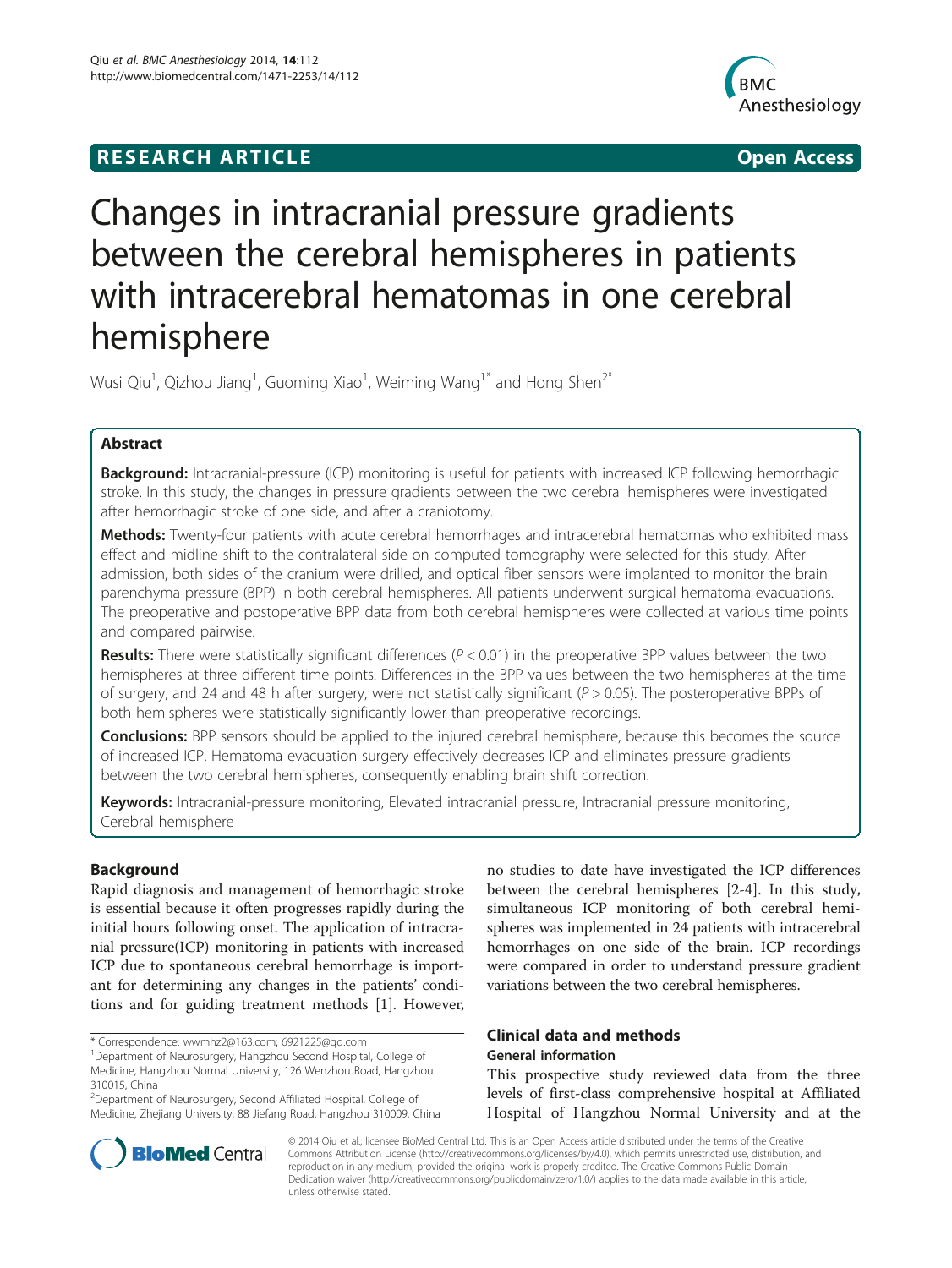Second Affiliated Hospital, College of Medicine, Zhejiang University, China. According to Good Clinical Practice standards, the research protocol was approved by the Institutional Review Board and by the ethical committees of the Clinical Medical College of Hangzhou, and Declaration of Helsinki principles were strictly adhered to. Since the patients in this study were incapable of granting informed consent, the investigators obtained this from the patients' legal guardians or by healthy proxy, before proceeding with the advised treatment.

#### Patient population

Twenty-four patients who were admitted between January 2006 and January 2012 with acute cerebral hemorrhages and intracerebral hematomas were enrolled in the study.

All patients met the following criteria: supratentorial hemorrhagic stroke in the basal ganglion or brain lobe detected by computed tomography (CT) scan, with either (1) hemorrhage volume >30 ml, (2) midline shift >10 mm, or (3) obviously compressed basal cisterns.

Patients were excluded if they were either under the age of 18 years or above 65 years, or if they had any of the following: a previous disabling neurological disease, previous craniectomy, fixed dilated pupils, or a Glasgow Coma Scale score of three, with no chance of survival.

In total, 19 men and 5 women, aged between 19 and 65 years (mean  $\pm$  standard deviation [\[5](#page-3-0)], 40.2  $\pm$  4.5) were enrolled in the study. After onset, all patients exhibited clinical manifestations of acute intracranial hypertension including headache, nausea, vomiting, and various degrees of unconsciousness. CT examinations revealed signs of hemorrhage in one cerebral hemisphere, lateral ventricular compression on the injured side, and midline shift to the contralateral. The blood was located in the basal ganglion or in other lobes in one hemisphere, and the hemorrhage volume ranged from 30 ml to 100 ml. All bleeding was supratentorial and did not occur in the posterior fossa.

#### Method of ICP monitoring

In this study, the ICP was recorded as the brain parenchyma pressure (BPP) in both cerebral hemispheres. All patients underwent surgical hematoma evacuations. Before and after surgical evacuation, nonsurgical interventions such as hyperventilation, the use of mannitol, or hypertonic saline were proposed. After admission, drilling was performed at the cranial poles on both sides in accordance with the procedures described by Gelabert [[6\]](#page-3-0). Two Camino-110-4B ICP sensors were inserted into the brain tissues at both cranial poles and were connected to a Camino-MPM1 ICP monitor to record the ICP of both cerebral hemispheres simultaneously for pair-wise comparisons [[7\]](#page-3-0). All patients underwent hematoma evacuation surgery within 0.5 to 45 h after the start of the ICP

monitoring. Following surgery, simultaneous ICP monitoring was continued in both cerebral hemispheres for 3 d, and the data were compared pairwise.

#### Statistical analysis

Monitoring data were presented as mean  $(\bar{x}) \pm SD$ , and paired t-tests were conducted using SPSS statistical software.

### Results

## Comparison of the preoperative ICP monitoring data between the two cerebral hemispheres

In all patients, preoperative ICPs were recorded in both hemispheres at different time points. Since the timings of the craniotomies varied between patients (due to differences in severity and urgency), the number of ICP recordings for each patient was different. The first recording was performed in all 24 patients, but in 19 and 10 patients for the second and third recordings. The results of each recording are presented in Table 1: the differences in ICPs between the two cerebral hemispheres were statistically significant at all three time points  $(P < 0.01)$ .

## Comparison of the postoperative ICP monitoring data between the two cerebral hemispheres

The postoperative ICPs were recorded in both cerebral hemispheres in all patients on the day of the craniotomy and 24 and 48 h after the craniotomy. The results of each recording are presented in Table [2](#page-2-0): the differences in the ICPs between the two cerebral hemispheres were not statistically significant at all three different time points  $(P > 0.05)$ .

## Comparison between the preoperative and postoperative ICPs of the two cerebral hemispheres

The postoperative ICPs in both cerebral hemispheres in all patients were statistically significantly lower compared with those before surgery. Consistent with previous studies, craniotomies appeared to have significantly decreased the elevated ICP.

## **Discussion**

The dynamic ICP value may be more sensitive and effective in preventing secondary brain herniation in

Table 1 Comparison of the preoperative ICPs between the two cerebral hemispheres (mmHg,  $\bar{x} \pm SD$ )

| Side                  | First recording<br>$(n = 24)$ | Second recording<br>$(n = 19)$ | Third recording<br>$(n = 10)$ |
|-----------------------|-------------------------------|--------------------------------|-------------------------------|
| Injured side          | $25.7 + 5.7*$                 | $25.6 + 4.8*$                  | $79.8 + 7.7*$                 |
| Contralateral<br>side | $23.5 + 5.4$                  | $23.1 + 4.7$                   | $77.4 + 7.8$                  |

 $*P < 0.01$ , compared with the contralateral side.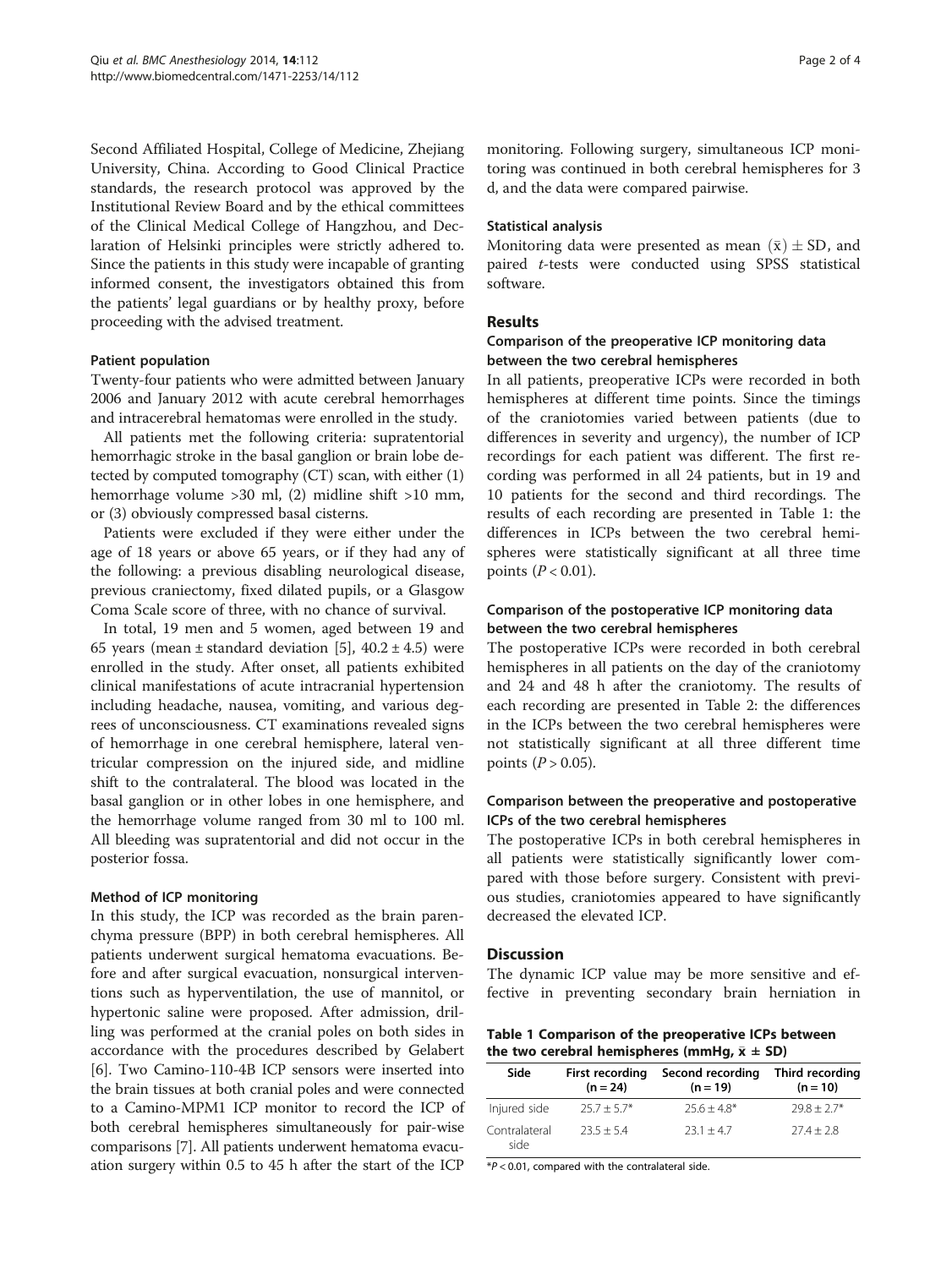<span id="page-2-0"></span>Table 2 Comparison of the postoperative ICPs between the two cerebral hemispheres (mmHg,  $\bar{x} \pm SD$ ), n = 24

| Side                  | Same day of<br>surgery | 24 h after<br>surgery | 48 h after<br>surgery |
|-----------------------|------------------------|-----------------------|-----------------------|
| Injured side          | $9.6 + 4.9*$           | $10.2 + 4.6*$         | $13.5 + 5.3*$         |
| Contralateral<br>side | $9.7 + 4.5$            | $10.2 + 4.0$          | $13.3 + 5.4$          |

 $*P > 0.05$ , compared with the contralateral side.

patients with hemorrhagic stroke compared with guidance directed by clinical signs and radiological indicators. Currently, there are several clinical methods commonly used for monitoring ICP [[8\]](#page-3-0). Among these, intraventricular pressure (IVP) monitoring is the most reliable and accurate; therefore, IVP monitoring data are considered the gold standard for ICP [[9\]](#page-3-0). However, this monitoring method has drawbacks and limitations. When ICP increases substantially, especially during brain swelling [[10](#page-3-0)], the cerebral ventricles typically become very narrow under pressure, resulting in reducing success rates for ventricular punctures [\[11](#page-3-0)-[15\]](#page-3-0). In recent years, brain parenchyma pressure (BPP) monitoring has been developed and promoted in clinical practice. Its monitoring principle is based on the fact that the brain is composed of approximately 60% water. Therefore, a specially designed optical fiber sensor can be applied to the brain parenchyma to measure hydrostatic pressure in order to determine the ICP. Brean et al. [\[16](#page-3-0)] simultaneously measured BPP and IVP in the same patient, and the results of the two measurements were found to be very similar. Due to the ease of BPP monitoring and because the placement of the pressure sensor is not restricted by the increased ICP, BPP monitoring is often selected over IVP monitoring. Another advantage of BPP monitoring is that a single optical fiber sensor can detect the ICP, and it simultaneously displays cerebral metabolic parameters, such as temperature, partial pressure of oxygen and carbon dioxide, and pH.

Increased ICP can be divided into two types, diffuse and local [\[17-21](#page-3-0)]: local ICP is more common in clinical neurosurgery. The key characteristic of local intracranial hypertension is the increased pressure originating from one intracranial chamber. This generates a pressure gradient between other chambers, often resulting in brain shift from the high-pressure chamber to the lowpressure chamber. In the past, various ICP-monitoring methods have been used to determine the mean ICP, but these methods cannot display the pressure gradients between the intracranial chambers. Transcranial Doppler ultrasound examinations performed during the swelling of one cerebral hemisphere after trauma have shown that the hemodynamics of the two cerebral hemispheres change to different degrees. This is likely to relate to the pressure difference between the two cerebral hemispheres and can be

demonstrated through dynamic monitoring of BPP on both sides. The results of the current study indicated that when one cerebral hemisphere is damaged and bleeding, the injury site becomes the source of the increased ICP. The pressure gradient formed between the two hemispheres is the fundamental cause for the midline shift of the cerebral falx. Therefore, when ICP monitoring is required in patients with lesions in one cerebral hemisphere (particularly when BPP monitoring method is selected) the pressure sensor should be applied to the cerebral hemisphere with the lesion and as close to the lesion as possible. This is because the injured cerebral hemisphere is the source of the increased ICP. This is the only way to fully understand the pressure change in the local intracranial hypertension and to this method will improve the clinical relevance of ICP monitoring. Monitoring ICP is also useful when measurements are required for deciding to elect craniotomies and continued ICP measurements can help direct medical therapy postoperatively.

In this study, following craniotomies to remove the source of intracranial hypertension in patients with local intracranial hypertension, ICP monitoring revealed a significant decrease in BPP and a disappearance of the BPP difference between the cerebral hemispheres. It is generally accepted that the purpose of various surgical treatment principles for brain injuries (including hematoma evacuation, dural opening, and skull flap removal) is to lower ICP and eliminate brain compression. It has also been suggested that craniotomies can improve cerebral circulation and restore effective cerebral perfusion pressure on the lesion side. The results of the current study confirm that another therapeutic effect of craniotomies is the restoration of pressure balance between cerebral hemispheres. The consequent elimination of the pressure gradients between intracranial chambers enables correction of the brain shift. It would be better for future study to include the data of midline shift before and after surgical evacuation.

#### Conclusion

In order to collect intracranial information quickly and accurately, BPP sensors should be applied to in the injured cerebral hemisphere. When injury and hemorrhage occur on one side of the brain, the injured cerebral hemisphere becomes the source of increased ICP, consequently forming a pressure gradient with the other cerebral hemisphere. Hematoma evacuation surgery effectively decreases ICP and eliminates the pressure gradients between the two cerebral hemispheres, consequently enabling brain shift correction.

#### Competing interests

The authors declare that they have no competing interests.